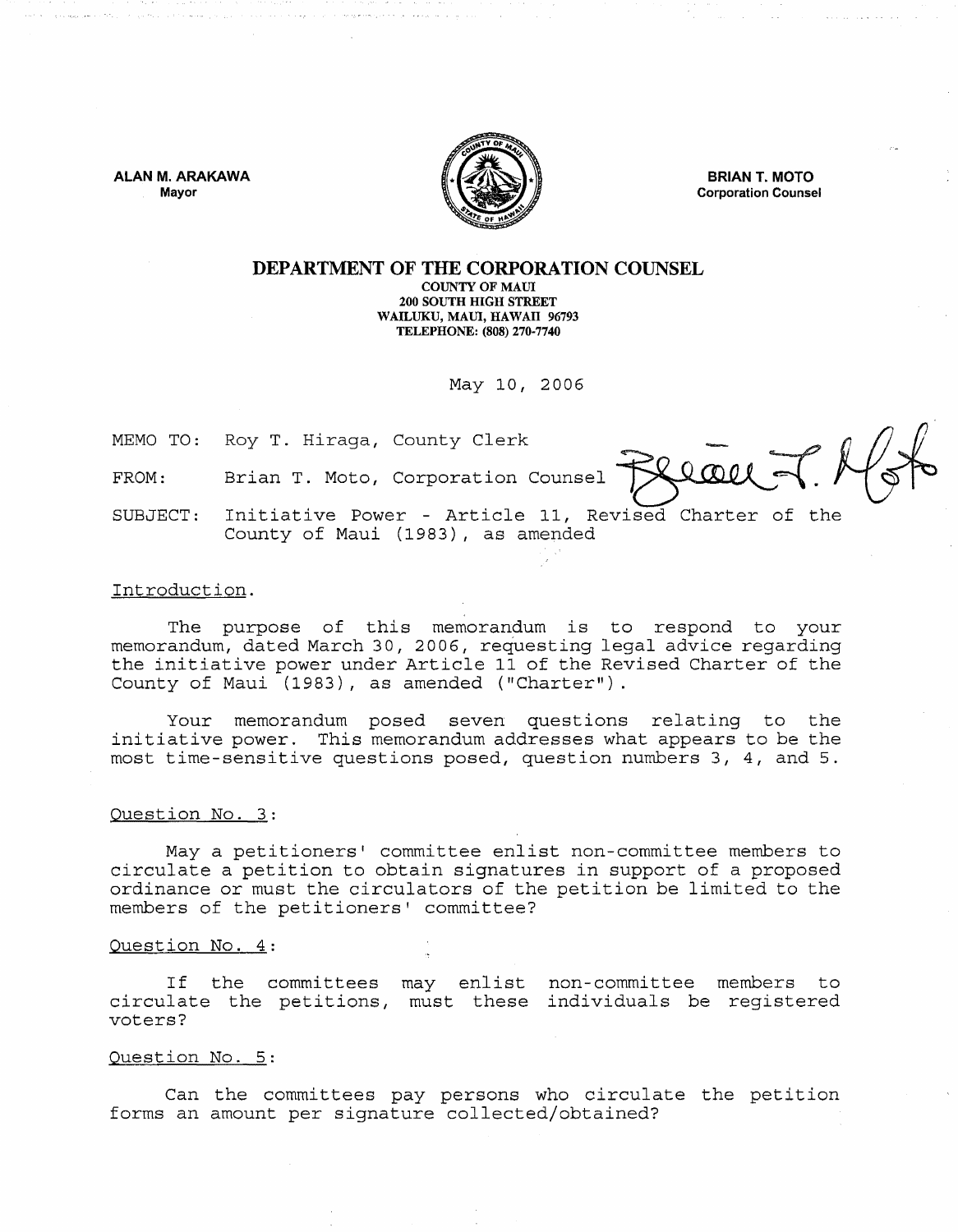MEMO TO: SUBJECT: DATE: Page 2 Roy Hiraga, County Clerk Initiative Power - Article 11 of the Charter May 10, 2006

# Short answer.

Although a plain reading of Charter Sections 11-2 and 11-3 indicates that the five members of the petitioners' committee are responsible for circulating the initiative petition, U.S. Supreme Court and other court decisions on initiative hold that states (and political subdivisions) that confer upon their citizens the right to an initiative may not implement procedures that unduly restrict the First Amendment rights of citizens who support the initiative. A limitation on the number of circulators of an initiative petition, a requirement that the circulators be registered voters, and a prohibition against paid circulators could, individually or in conjunction with each other, be construed as impermissible infringements on freedom of speech and political expression.

Therefore, we advise that, notwithstanding Charter Sections 11-2 and 11-3 and any interpretation thereof to the contrary, the petitioners' committee be allowed to enlist non-committee members to circulate the initiative petition. The circulators need not be registered voters and may be paid.

## Summary of facts.

As discussed in your March 30, 2006 memorandum, on February 22, 2006, two petitioners' committees filed with the Office of the County Clerk their respective affidavits to commence initiative proceedings pursuant to Article 11 of the Charter. One committee was (and still is) named "Maui Crime Reduction/Alcohol-Marijuana Equalization". This committee proposes an ordinance entitled "Maui County Crime Reduction/Alcohol-Marijuana Equalization Ordinance". The second committee was named "Maui County Compassionate Choice/Family Farmer Regulation and Revenue". This committee Choice/Family Farmer Regulation and Revenue". This committee<br>proposed an ordinance entitled "Maui County Compassionate Choice/Family Farmer Regulation and Revenue".

The County Clerk reviewed the affidavit of the "Maui Crime Reduction/Alcohol-Marijuana Equalization" committee and determined that all five members were qualified voters *(i.e.,* duly registered voters in the County of Maui). However, upon reviewing the affidavit of the second committee, "Maui County Compassionate Choice/Family Farmer Regulation and Revenue", the County Clerk determined that one of the five members of the petitioners' committee, Mr. Ray Ennis, was not a qualified voter *(i.e.,* Mr. Ennis was not a duly registered voter in the County of Maui), and, therefore, the County Clerk notified the committee that its affidavit was defective.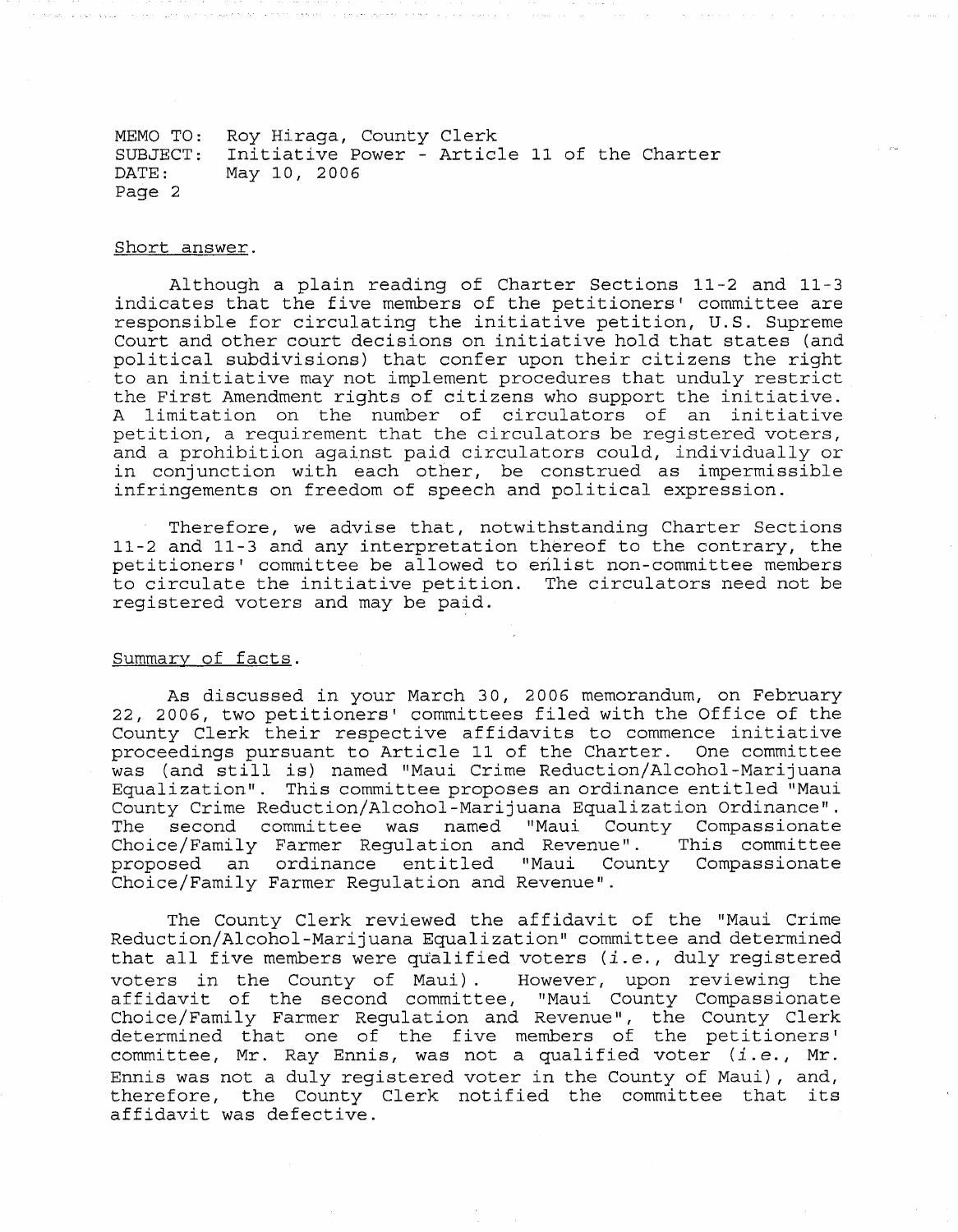MEMO TO: Roy Hiraga, County Clerk SUBJECT: Initiative Power - Article 11 of the Charter May 10, 2006 Page 3

On March 2, 2006, another petitioners' committee, entitled "Maui County Citizens For Democracy In Action" ("MCCFDIA"), submitted an affidavit and an ordinance entitled "Maui County Compassionate Choice/Family Farmer Regulation and Revenue Ordinance" .

## Relevant Charter provisions.

Section 11-2 of the Charter states:

Any five qualified voters may commence initiative proceedings by filing with the county clerk an affidavit stating their names and addresses and specifying the address to which all notices to the committee are to be sent, and setting out in full the proposed ordinance, or citing the ordinance or portion thereof sought to be reconsidered. In addition the affidavit shall state that they:

1. Will constitute the petitioners' committee;<br>2. Will be responsible for circulating the pe Will be responsible for circulating the petition; and

3. Will file it in proper form.

Promptly after such affidavit is filed, the clerk shall issue the appropriate petition blanks to the petitioners' committee. (Emphasis added.)

Section 11-3 of the Charter states:

1. Petitions shall be filed as one instrument and shall contain or have attached thereto throughout their circulation the full text of the ordinance proposed or sought to be reconsidered.<br>2. Such petitions mu

Such petitions must be signed by not less than twenty percent (20%) of the total number of voters who cast ballots in the last mayoral general election.

Each signature shall be followed by the printed or typewritten identification of the name of the individual signing the petition and that individual's place of residence.

4. To each such petition paper there shall be attached an affidavit of the circulator stating:

a. That he or she personally circulated the paper;

b. The number of signatures thereon;

c. That all the signatures were affixed in his or her presence and that he or she believes them to be the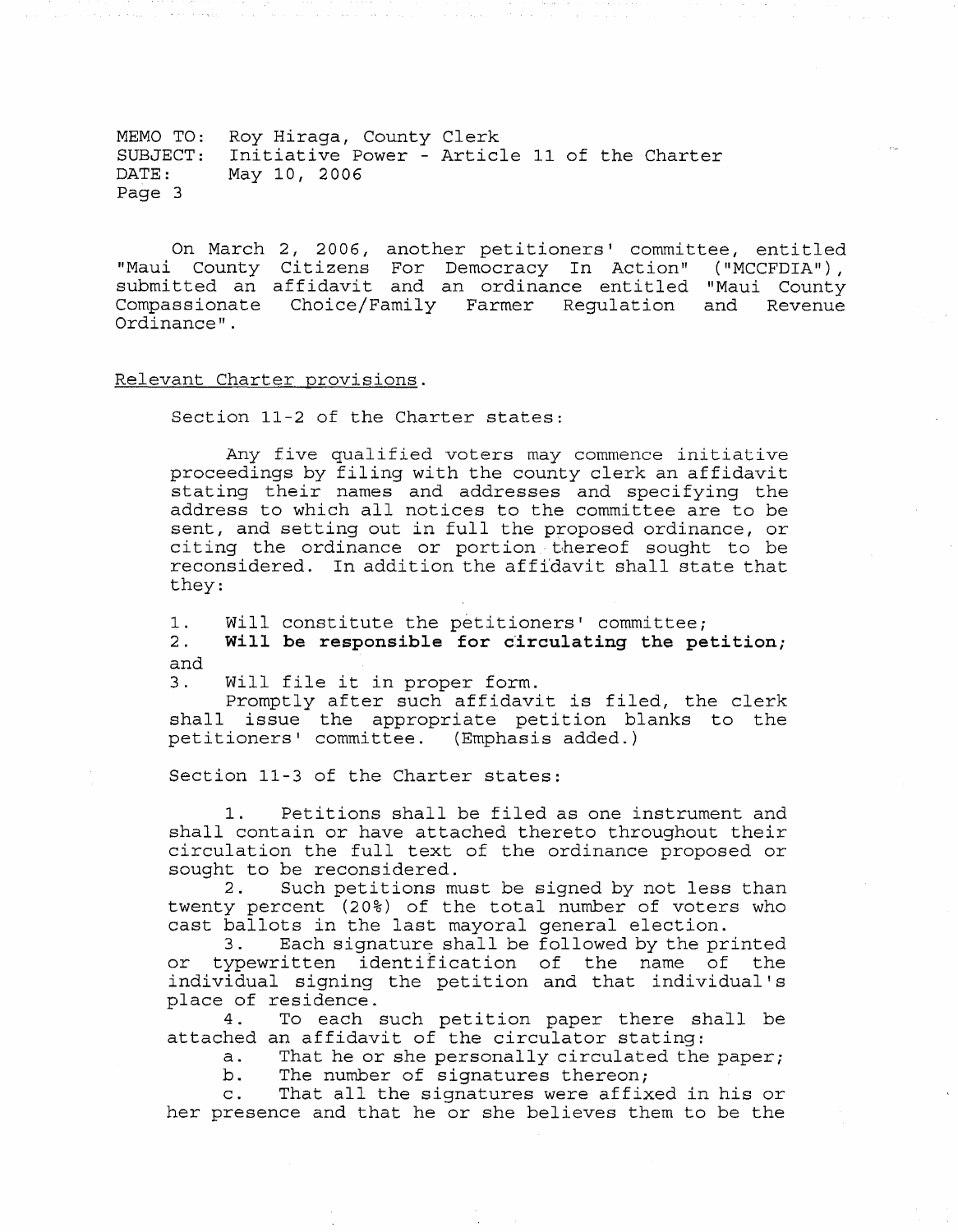MEMO TO: Roy Hiraga, County Clerk SUBJECT: Initiative Power - Article 11 of the Charter<br>DATE: May 10, 2006 May 10, 2006 Page 4

genuine signature of the person whose name it purports to be; and,  $\frac{d}{d}$ .

That each signer had an opportunity before signing to read the full text of the ordinance proposed or sought to be reconsidered.

# Applicable law regarding the interpretation of the Charter.

On the subject of the interpretation of a county charter, the Hawaii Supreme Court has stated:

The interpretation of the charter is similar to the interpretation of a statute. And

[t] he standard of review for statutory<br>construction is well-established. The construction is well-established. interpretation of a statute is a question of law which this court reviews de novo. addition, our foremost obligation is to ascertain and give effect to the intention of the legislature [,] which is to be obtained primarily from the language contained in the statute itself. And where the language of the statute is plain and unambiguous, our only duty is to give effect to its plain and obvious meaning. $<sup>1</sup>$ </sup>

Analysis of Charter provisions on initiative.

The questions posed in your memorandum are ones of first impression, there being, to our knowledge, no cases or opinions addressing the particular Charter provisions at issue.

Charter Section 11-2, set forth above, provides that any five qualified voters may commence an initiative proceeding by filing with the county clerk an affidavit stating, among other things, their names and addresses and setting out in full the proposed ordinance. In the affidavit; these five voters are also required to make three representations: that they will constitute the petitioners' committee; that they will be responsible for circulating the petition; and that they will file the petition in proper form. Further, Section 11-2 directs the County Clerk to issue the appropriate petition blanks to the petitioners'

<sup>&</sup>lt;sup>1</sup>Maui County Council v. Thompson, 84 Hawai'i 105, 106, 929 P.2d 1355, 1356 (1996) (citations omitted).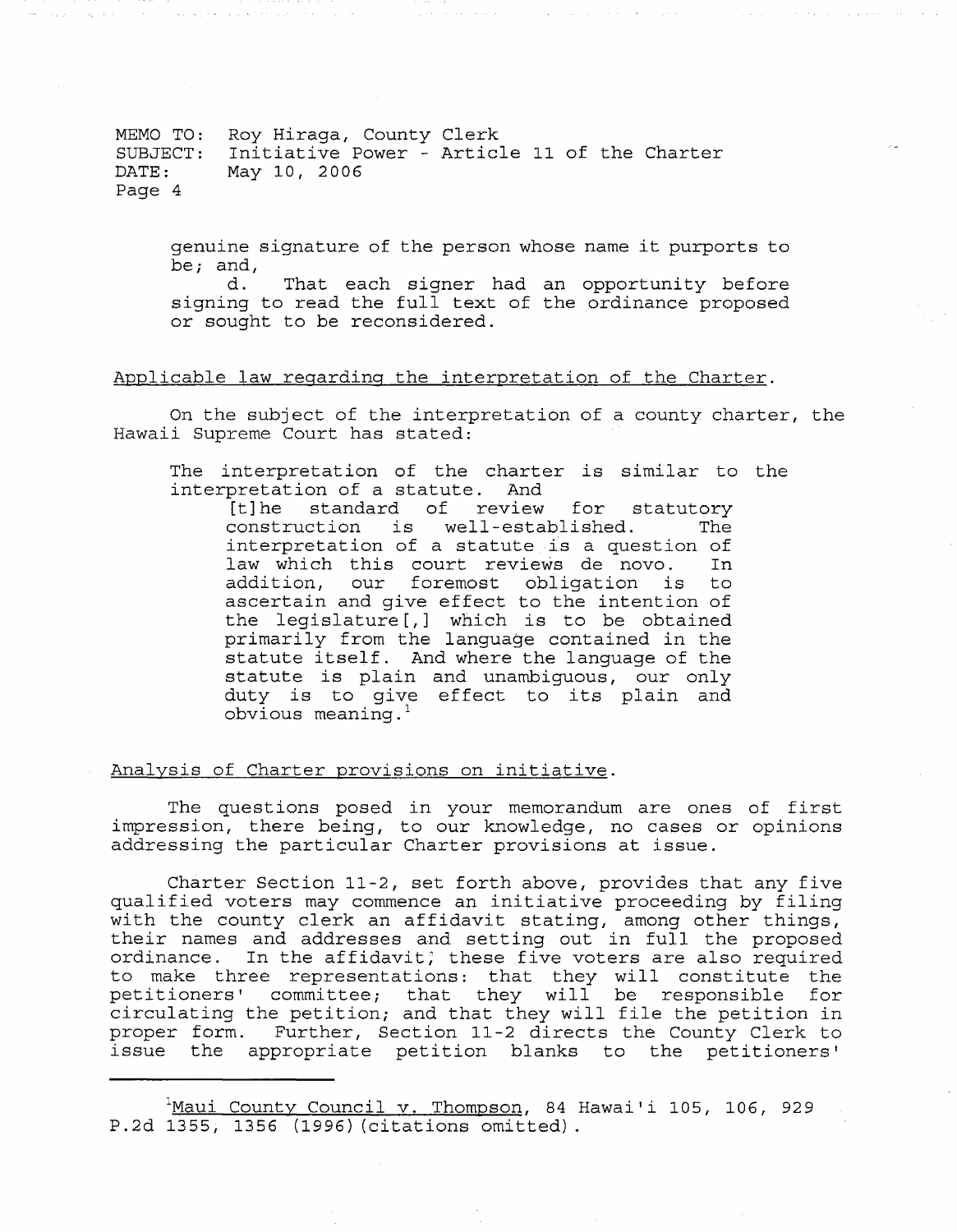MEMO TO: Roy Hiraga, County Clerk SUBJECT: Initiative Power - Article 11 of the Charter DATE: Page 5 May 10, 2006

committee.

Charter Section 11-3, also set forth above, requires that each petition paper be accompanied by an affidavit of the "circulator" stating, among other things, that "he or she personally circulated the paper", that the signatures were affixed in his or her presence, and that he or she believes the signatures to be genuine.

Charter Section 11-3 does not define the term "circulator", and, therefore, it is not entirely clear whether the circulator referenced in Section 11 3 may be a person other than one of the five qualified voters who constitute the petitioners' committee.

Under the rules of statutory (and charter) construction summarized above, the language of the Charter is the primary starting point for interpreting its meaning. Given the plain language of Charter Section 11-2 and its requirement that the<br>members of the petitioners' committee "be responsible for members of the petitioners' committee "be responsible circulating the petition" and that petition blanks be issued "to the petitioners' committee" (and, by implication, not to any other persons), there is a reasonable basis for concluding that the Charter, as written, envisions that the circulators of the petition be one of the five members of the petitioners' committee. Neither Section 11-2 nor Section 11-3 expressly and unambiguously provides for, or authorizes, the circulation of petitions by persons who are not committee members.

Although the foregoing reading is restrictive, it is faithful to a literal reading of Section 11-2 and is consistent with the concern, manifested in Charter Sections 11-2 and 11-3 and other Sections, in protecting the integrity of the initiative process by specifying how initiative proceedings are initiated and signatures obtained. The language of Charter Sections 11-2 and 11-3, which  $\frac{1}{2}$  remains in substantial part unchanged since 1967, $\frac{2}{7}$  may reflect the assumptions and expectations of an earlier era with a much smaller resident and registered voter population.<sup>3</sup>

*2See* A Statement of the Activities, Findings and Recommendations of the Charter Commission to the Board of Supervisors of the County of Maui (February 6, 1967), at 9.

 $3N$ o census data is apparently available for 1967, but, according to information provided by the Hawai'i Business Research Library, the resident population of Maui County in 1970 was 46,156. The number of registered voters in Maui County in 1966 was 18,320.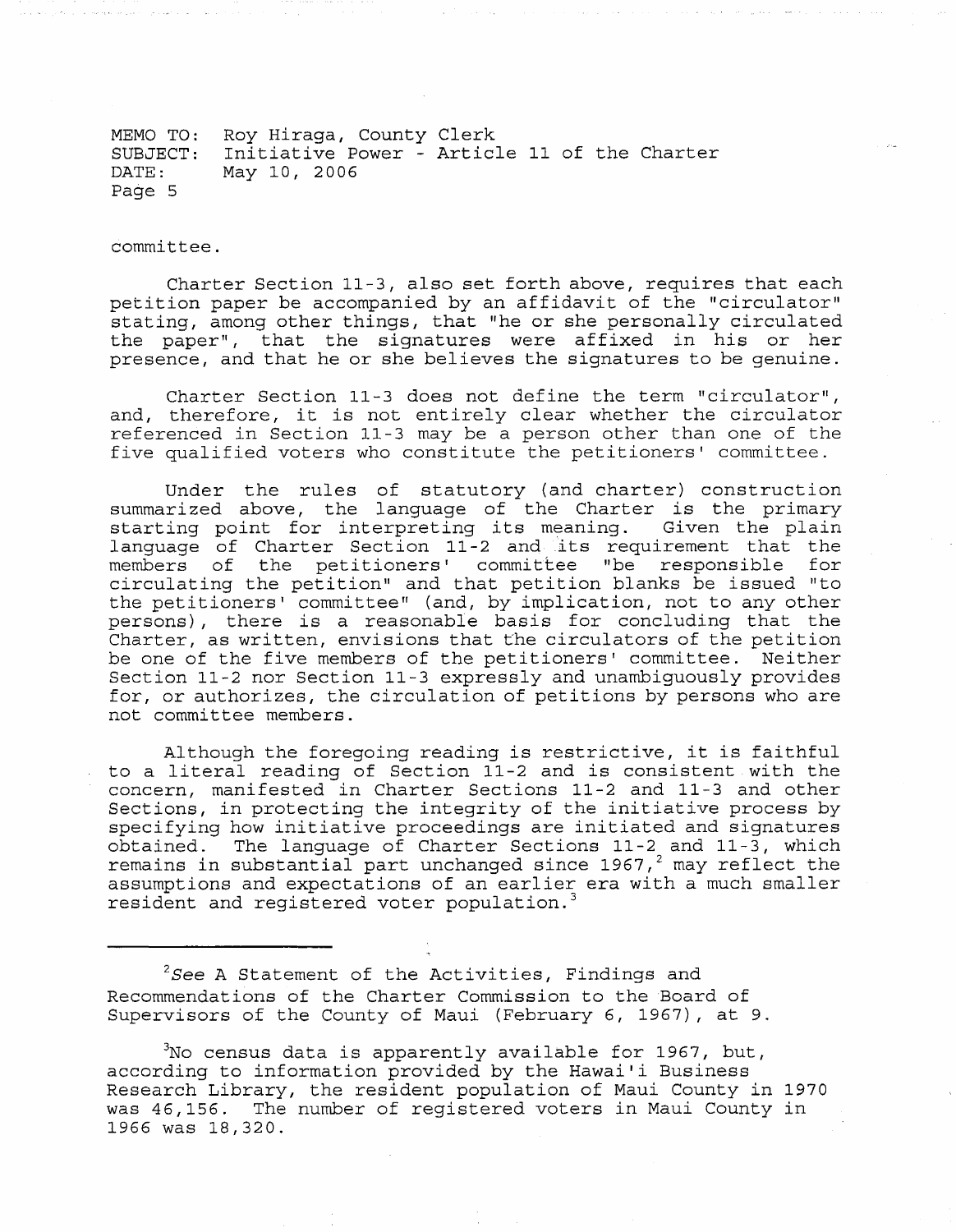MEMO TO: Roy Hiraga, County Clerk SUBJECT: Initiative Power - Article 11 of the Charter DATE: Page 6 May 10, 2006

The history of the Charter provisions on initiative does not shed much light on the precise meaning and application of Sections 11-2 and 11-3. A review of the various Charter commission reports and Council resolutions issued since the adoption of the County's first Charter does not reveal any details that would clarify the issue of who may or may not serve as a circulator of an initiative petition. 4 Although Charter provisions on initiative have been amended over the years (generally in a manner designed to  $f_{\text{accilitate}}$  the initiative process),  $5$  no amendments have been made to delete or modify the requirement for a petitioners' committee whose members are responsible for circulating the petition.<sup>6</sup>

# Court decisions regarding initiative and the First Amendment.

Notwithstanding the foregoing discussion on Charter initiative provisions, we conclude that, based on u.s. Supreme Court and other court decisions, a limit on the number of circulators of an initiative petition, a requirement that the circulators registered voters, and a prohibition against paid circulators could, individually or in conjunction with each other, be deemed abridgments of the right of initiative proponents to engage in political speech and, therefore, violations of the First and Fourteenth Amendments of the U.S. Constitution.

In Meyer v. Grant, 486 U.S. 414, 108 S.Ct. 1886 (1988), the U.S. Supreme Court reviewed a Colorado statute that allowed state

 ${}^5Id$ .

<sup>6</sup>We have reviewed other county charters in Hawaii as they pertain to initiative. Although the initiative provisions have similar elements, each county charter differs in details. For example, the Revised Charter of the City and County of Honolulu 1973, as amended, does not require the formation of a petitioners' committee. The initiative provisions in the charters of Kauai and Hawaii differ in subtle ways from those in the Maui Charter, and permit a different reading of the procedures allowed.

*<sup>4</sup>See , e.g.,* A Statement of the Activities, Findings and Recommendations of the Charter Commission to the Board of Supervisors of the County of Maui (February 6, 1967) *i* Report of the Charter Commission of the County of Maui (October 18, 1982) *<sup>i</sup>* Resolution 02-101 Proposing Amendments to the Revised Charter of the County of Maui (1983), as Amended, Relating to Initiative.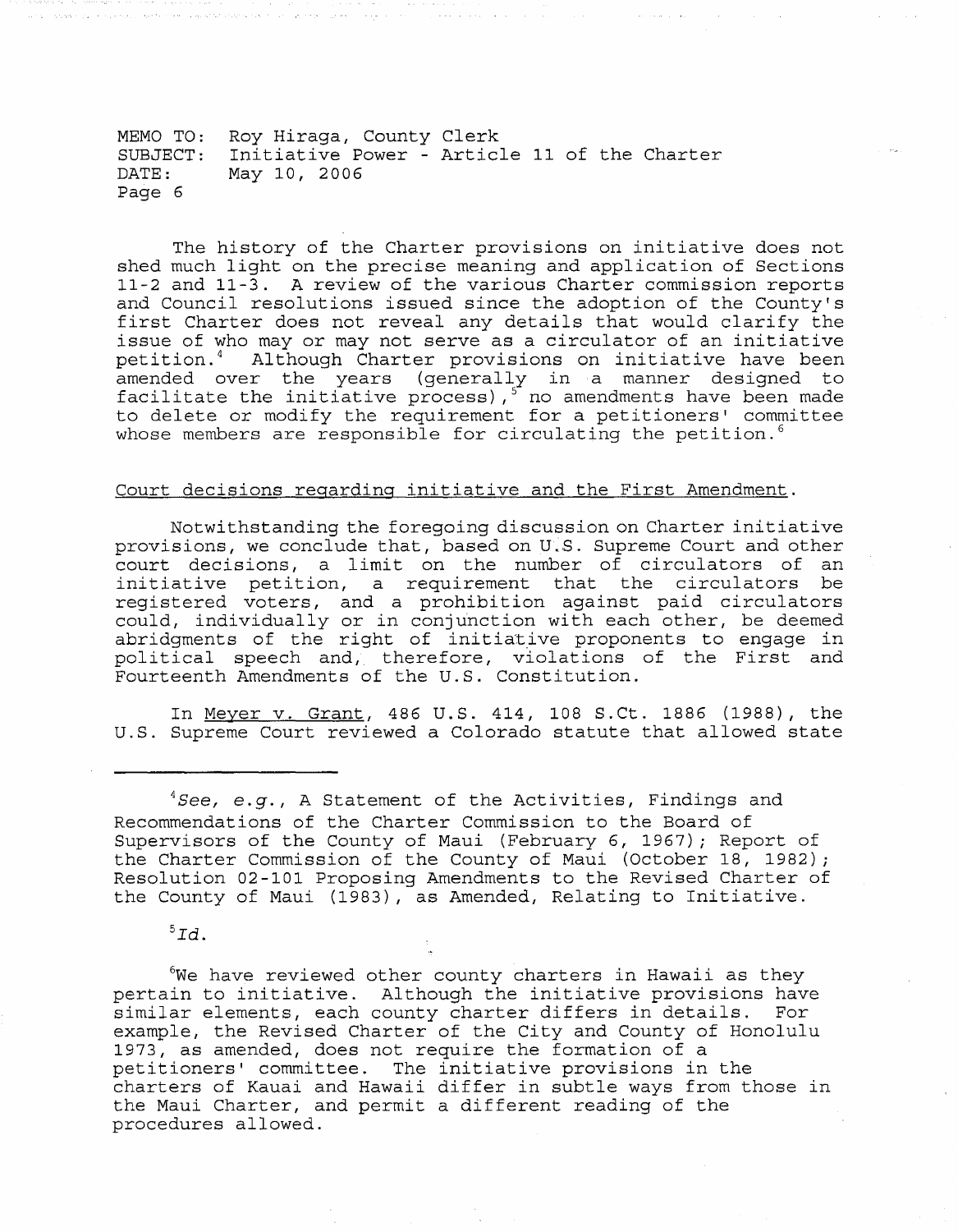MEMO TO: Roy Hiraga, County Clerk SUBJECT: Initiative Power - Article 11 of the Charter DATE: Page 7 May 10, 2006

constitutional amendments to be proposed by initiative petition, but which also made it a felony to pay petition circulators.<sup>7</sup> The Court held that the statutory prohibition against the use of paid circulators abridged the citizens' right to engage in political speech in violation of the First and Fourteenth Amendments.<sup>8</sup> The Court observed that the statute at issue was subject to exacting scrutiny, since the circulation of an initiative petition involved the type of interactive communication concerning political change that is "core political speech." $9$  The Court found that the statute restricted political expression in two ways: by limiting the number of voices who could convey petitioners' message and the size of the audience they could reach; and by making it less likely for petitioners to garner the number of signatures necessary to place the matter on the ballot.<sup>10</sup>

The Court rejected the State of Colorado's argument that, because the power of initiative is a state-created right, the State was free to impose limitations on the exercise of that right. The was free to impose limitations on the exercise of that right. Court held that the State's power to ban initiatives entirely did not include the power to limit political speech regarding issues<br>raised in initiative petitions.<sup>11</sup> Further, the Court held that the raised in initiative petitions. That their, the court herd that the<br>State's interest in protecting the integrity of the initiative process did not justify the prohibition because the State failed to demonstrate that it was necessary to burden petitioners' ability to

The Supreme Court's decision in Meyer v. Grant did not apparently turn on the fact that Colorado enforced its prohibition by criminal statute. In another election-process strict-scrutiny case, the Supreme Court described Meyer v. Grant as involving an "absolute bar against the use of paid circulators", and attached no significance to the fact that Meyer concerned a criminal statute. Burson v. Freeman, 504 U.S. 191, 210, 112 S.Ct. 1846, 1857 (1992); Taxpayers United for Assessment Cuts v. Austin, 994 F.2d 291 (1993) (applying Meyer to Michigan civil statutes on initiative, but holding state procedures constitutional); Bernbeck v. Moore, 936 F.Supp. 1543, 1559 (1996) .

 $8$ Meyer v. Grant, 486 U.S. at 428.

<sup>9</sup>Id. at 421-22.

*lOId.* at 422-23.

*HId.* at 424-25.